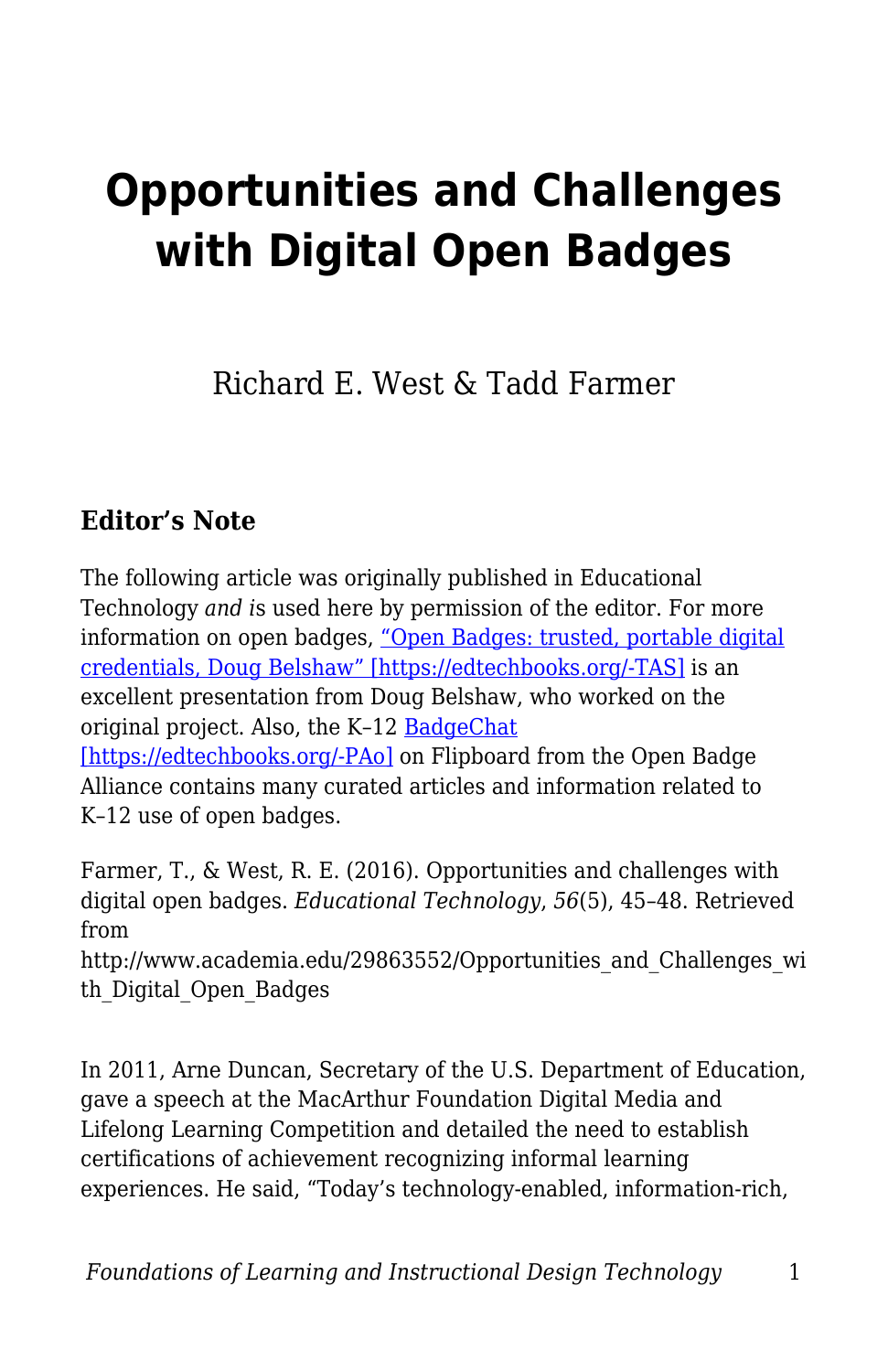deeply interconnected world means learning not only can—but *should*—happen anywhere, anytime. We need to recognize these experiences" (Duncan, 2011, para. 14). Informal learning settings such as web-based and blended learning environments, after-school and extracurricular activities, and vocational and work-based training programs are becoming increasingly prevalent. However, participants in these environments have difficulty being recognized for the competencies they develop.

This inability to recognize learning in informal contexts is one of many concerns with traditional assessing approaches. A second concern is that traditional credentials are not always effective communicators of a student's skill or knowledge. When a student is given an "A" at the conclusion of a course, what does that grade symbolize? How easy is it for a student, parent, or teacher to look inside that grade to discern the specific competencies acquired by a particular student? On a larger scale, how easy is it for a potential employer to analyze the degree and GPA of a prospective employee and understand the full range of that prospect's skills and competencies? Such indicators fail to provide a transparent picture of an individual's experience and qualifications.

These two challenges of how to recognize and reward informal learning, and how to increase transparency in traditional grading practices are two credentialing challenges begging for a solution. In the last several years, advances in the field of microcrendentialing, specifically digital badging, has shown promise in solving these assessment challenges.

### **What Are Digital and Open Badges?**

The definition for digital and open badges includes both concepts of structure and function for the users. Structurally speaking, digital badges are small digital images that represent an individual's learning within a specific domain. These images are embedded with rich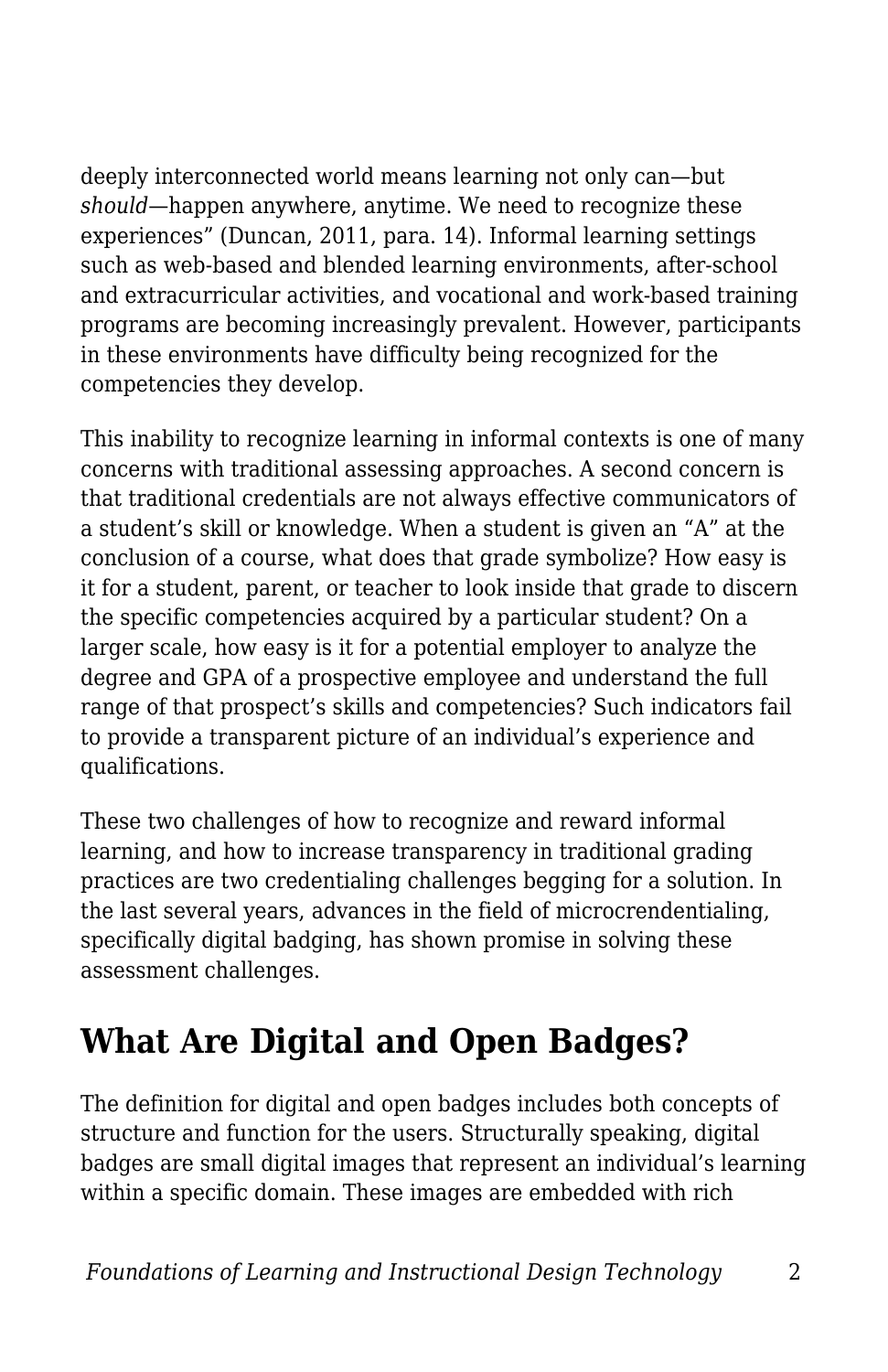metadata that increases transparency into what is actually learned (Gamrat, Zimmerman, Dudek, & Peck, 2014; Gamrat & Zimmerman, 2015). This metadata could include information about the badge issuer (institution name, date of issue, rubric and requirements for the badge) and badge earner (name, evidence of learning, and feedback from the issuer), providing a more transparent picture of what has been learned and the observable evidence of that learning.

*Open badges* are a unique type of digital badge with additional affordances built into the technology that allow for the credential to be integrated into any compatible learning or portfolio system. While some digital badges are useful indicators of learning within a closed system (e.g. Khan Academy, Duolingo), open badges can be exported into open backpacks that collect and display these microcredentials from many different formal and informal learning systems.

Because of their digital and open affordances, open badges can also serve a variety of functions, including as a map of learning pathways or trajectories (Bowen & Thomas, 2014; Newby, Wright, Besser, & Beese, 2015; Gamrat & Zimmerman, 2015), "descriptions of merit" (Rughinis & Matei, 2013), signposts of past and future learning (Rughinis & Matei, 2013), a reward or status symbol (Newby et al., 2015), promoters of motivation and self-regulation (Newby et al., 2015; Randall, Harrison, & West, 2013), "tokens of accomplishment" (O'Byrne, Schenke, Willis, & Hickey, 2015), a learning portfolio or repository (Gamrat et al., 2014), and a goal-setting support (Gamrat & Zimmerman, 2015).

#### **Benefits of Open Badges**

This long list of functions served by open badges illuminates some of the major benefits and affordances of badges, including positive effects on motivation, guidance, and recognition.

Using digital badges as an incentive for learning or performance is a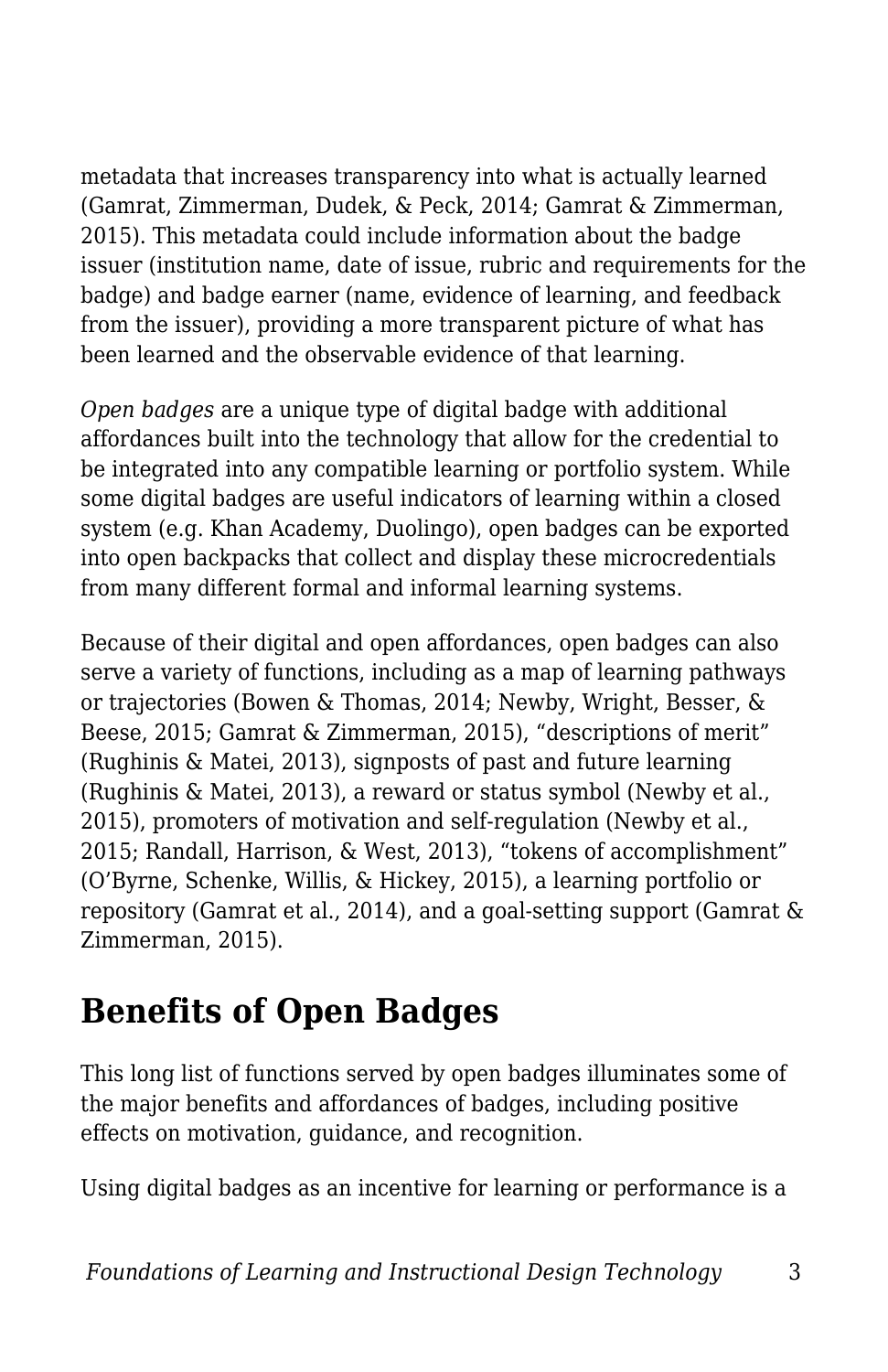common practice. Upon completion of a badge, learners are awarded a badge that becomes an outward symbol of a successful learning experience. Careful badge design could even create appeal for a learner's intrinsic motivation by rewarding effort and improvement instead of performance (Jovanovic, Devedzic, 2014), and by providing choices for learners, thus increasing their autonomy and self-direction (West & Randall, 2016).

In fact, many organizations with badging structures include selfdirection as a major component. The Sustainable Agriculture & Food Systems Major (SA&FS) at University of California, Davis allows students to create completely customized badges (content and criteria) that will recognize an individual's learning and achievements across various learning contexts (University of California, Davis, 2014).

Additionally, as badges increase learner autonomy and choice, they can also improve how we guide and scaffold students to new, engaging, and personalized learning experiences that are relevant to their preferences, abilities, and aptitudes. Indeed, Green, Facer, Rudd, Dillon, and Humphreys (2005) argued that there were four key aspects of personalized learning through digital technologies, including giving learners choices, recognizing different forms of skills and knowledge, and learner-focused assessment. Open badges address these key attributes of personalized learning by increasing learning options, assessing discrete skills at a micro level, and credentialing learning both within and without traditional formal institutions. These badges can then be organized into learning paths that provide guidance to learners in particular domains. An example is from Codeschool [\(https://edtechbooks.org/-jc\)](https://www.codeschool.com/paths), which uses paths to direct students through micro-learning activities within certain areas. In this way, badges help scaffold students in taking ownership of their learning process.

Digital badges not only illuminate the learning pathways for future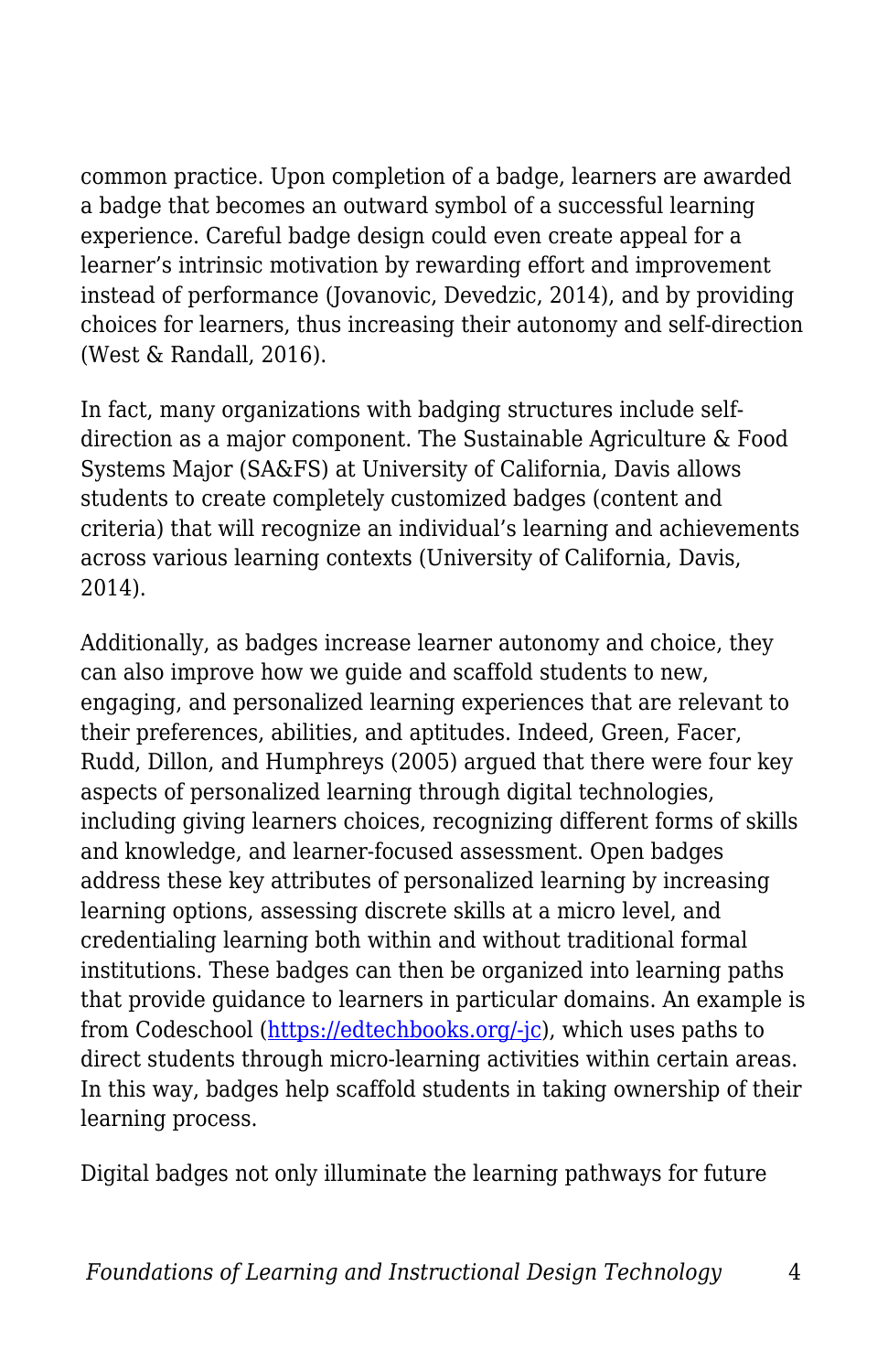learning, but can also recognize learning experiences that previously have not been easily acknowledged through a credential. By design, badges are microcredentials that display learning discrete competencies along with relevant data. Mehta, Hull, Young, & Stoller, (2013) suggested that this could potentially offer a solution to the medical training profession by helping medical students gain important competencies while staying current on their learning. He suggested that medical students could earn a badge for a specific procedure, test, or even medical explanation. That badge would be displayed on the learner's profile and would reflect their learning across a variety of settings. Additionally, each badge could include an expiration date that would ensure that medical professionals were current in their training, a feature that has also been suggested for other domains such as teacher education (Randall et al., 2013).

#### **Examples in Open Badging**

Over the last several years, open badges have attracted attention as a way to solve many difficult educational problems. As of March 2013, Mozilla Open Badges, a major host of the badging community, had 700 unique registered issuers that linked to over 75,000 digital badges (Gibson, Ostashewski, Flintoff, Grant, & Knight, 2015). Other research estimates that over 2,000 organizations have currently implemented badging into their learning environments (Jovanovic & Devedzic, 2014). From analyzing web search trends in more recent years, we can assume that these numbers have only increased.

The attention received by digital badges is increasing due to examples of successful badging programs in secondary and higher education environments. Teacher Learning Journeys (TLJ) developed through a partnership between Penn State University and NASA, National Aeronautics, and the National Science Teachers Association (NSTA) provides an example of a successful badging program for inservice teachers. This partnership worked together to create 63 professional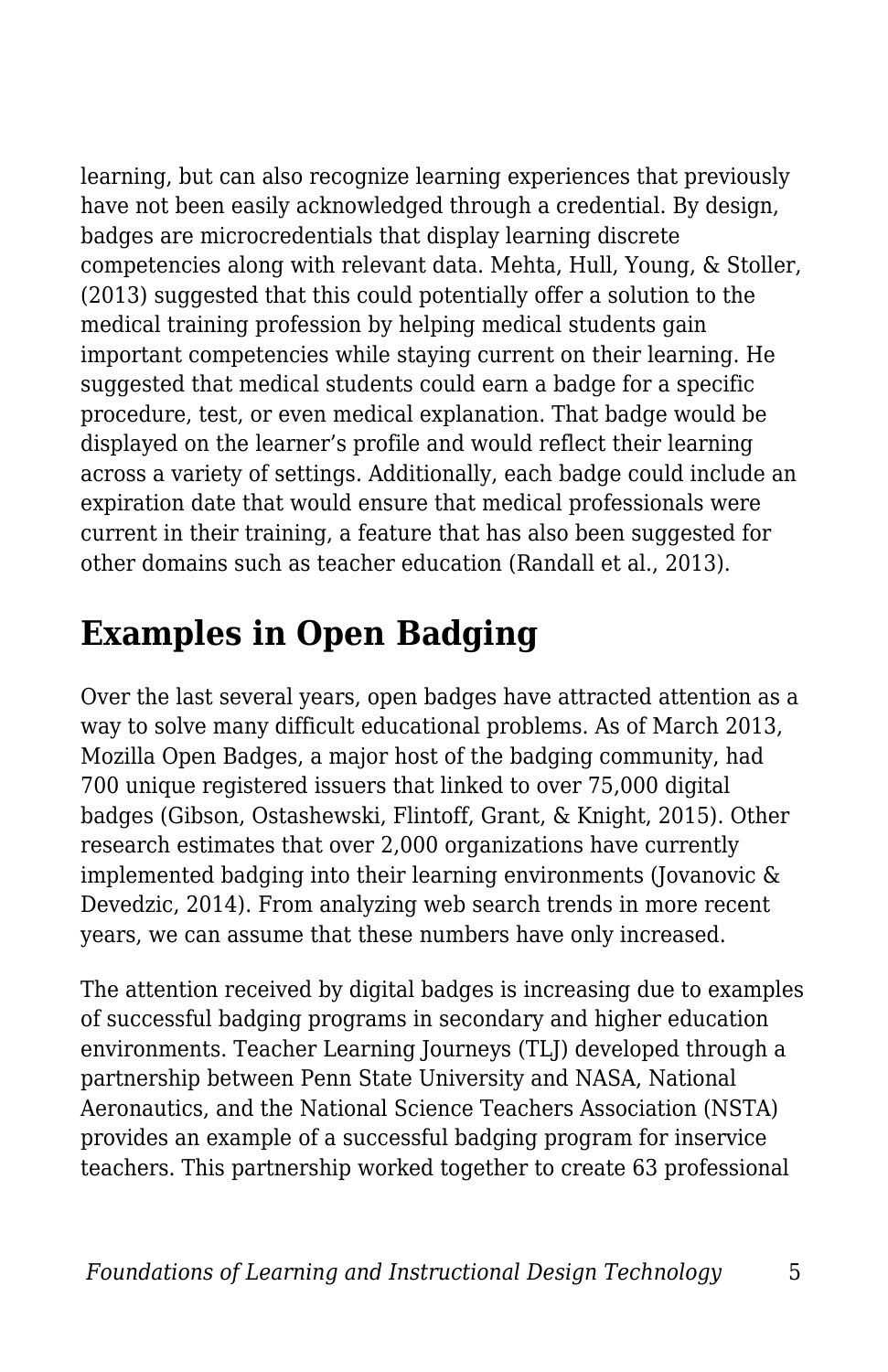development activities as part of the TLJ for each teacher. Teachers were asked to browse the various activities and plan which activities they wanted to participate in to develop their teaching abilities. Additionally, teachers were offered two levels of competencies for each activity: badges and stamps (a lower achievement). Through a careful case study of program participants in TLJ, researchers discovered that the badging structure provided learning pathways that allowed teachers to self-regulate their professional development and learning. Teachers were given options of various content badges, and could choose the level of performance they wanted to develop within the desired content. This program included the principle of self-regulation that are important characteristics in establishing higher levels of motivation (Pink, 2011).

Purdue University's badging system, known as Passport, allows faculty members create, design, and issue their own badges in support of all learning (Bowen & Thomas, 2014). Passport has been a successful tool in establishing badges for intercultural learning courses, educational technology courses, and even for LinkedIn proficiencies through the university's career center. By enabling faculty members to become badge creators, Purdue is encouraging the development of an assessment culture based on transparency, competency, and recognition.

Institutions of higher learning are not the only organizations experimenting with open badges. Primary and secondary schools are also beginning to implement badging systems to motivate, direct, and recognize student learning. The MOUSE Squad, an organization aimed at helping disadvantaged students, utilizes badges to motivate, assess, and recognize student learning both in school and with after school programs. A case study of the program outlined the successful experience of a young girl named Zainab who immigrated to the United States from Nigeria at age 12. Through engaging in the MOUSE program, Zainab gained technological skills in a social collaborative experience to create a device for the visually impaired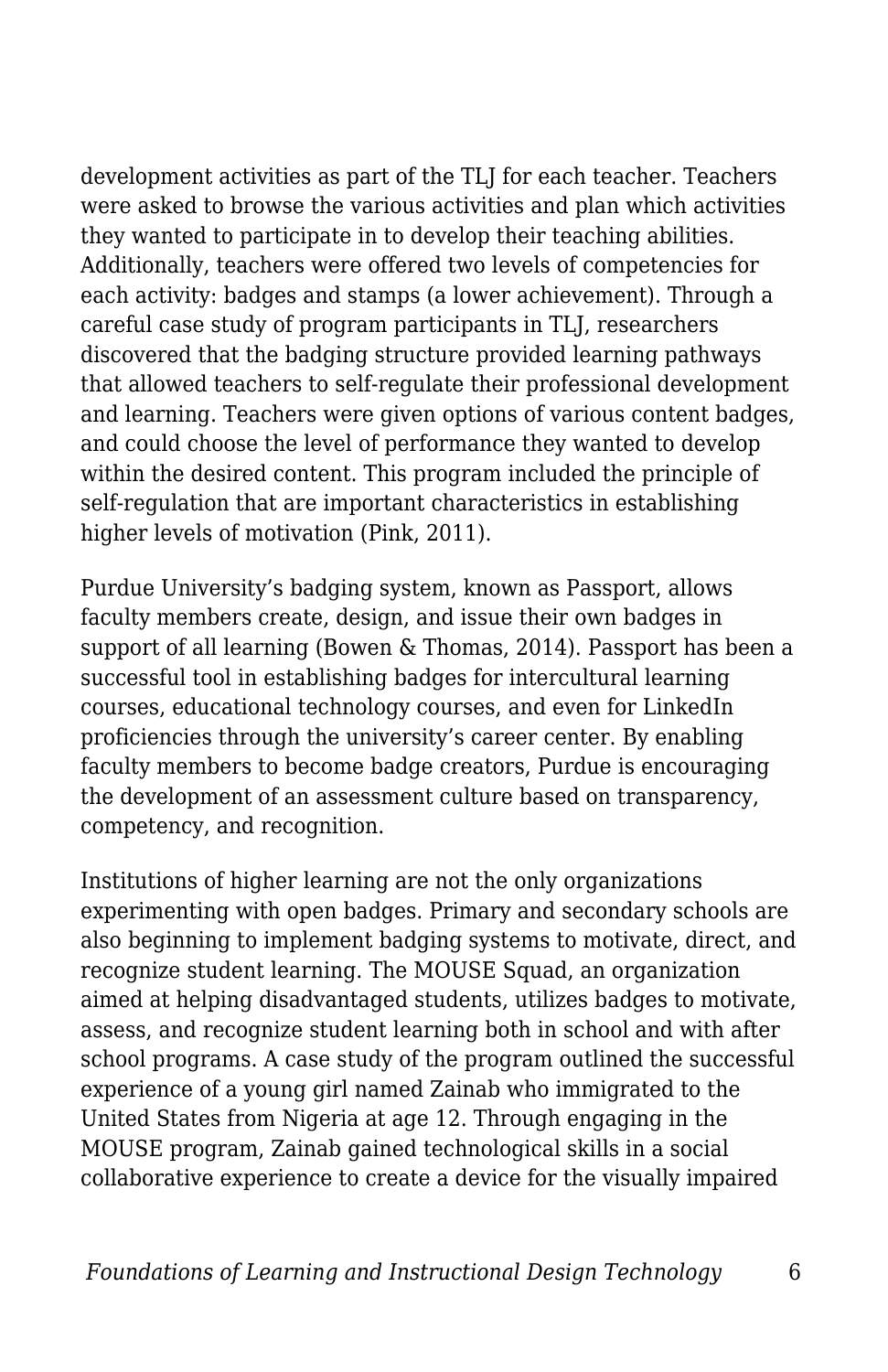that would alert them when food was placed on their plate. The skills and competencies developed by Zainab were represented as badges on her college application and helped her earn a full scholarship to the University of Virginia (O'Byrne et al., 2015).

Badges can recognize learning beyond the physical walls of an organization as well as beyond the typical organizational schedule. One leader in the area of digital badges, although these badges are not open and compliant with the Open Badge Infrastructure, is Khan Academy. In addition to course content, Khan Academy uses a digital badge structure that acts as learning pathways for future learning as well as recognition of skills and competencies previously developed. In addition to concrete content skills, Khan Academy is notable for its collection of badges issued for "soft skills" such as listening, persistence, and habit formation ("Badges," 2015)—an idea that may begin to spread to open badge systems as well.

## **Challenges in Digital Badges**

While digital badges offer promise for solving some difficult educational challenges, critics have pointed out several concerns, particularly with issues of scope, awareness, and assessment practices.

With so many institutions experimenting with badging systems, it is possible that the flood of badges is undermining the efforts to use badges as an effective assessment tool. In their assessment of badges, West and Randall (2016) hypothesized that unless the badging community can show how badges can be a rigorous and meaningful assessment tool, the idea of badges will fade away without making any difference on the educational environment. This flood of badges, particularly "lightweight" badges, can clutter the badging landscape and hinder the ability for the end user (e.g. employer, academic institution, etc.) to determine the value and quality of badges. Therefore, the responsibility of the badging community is to create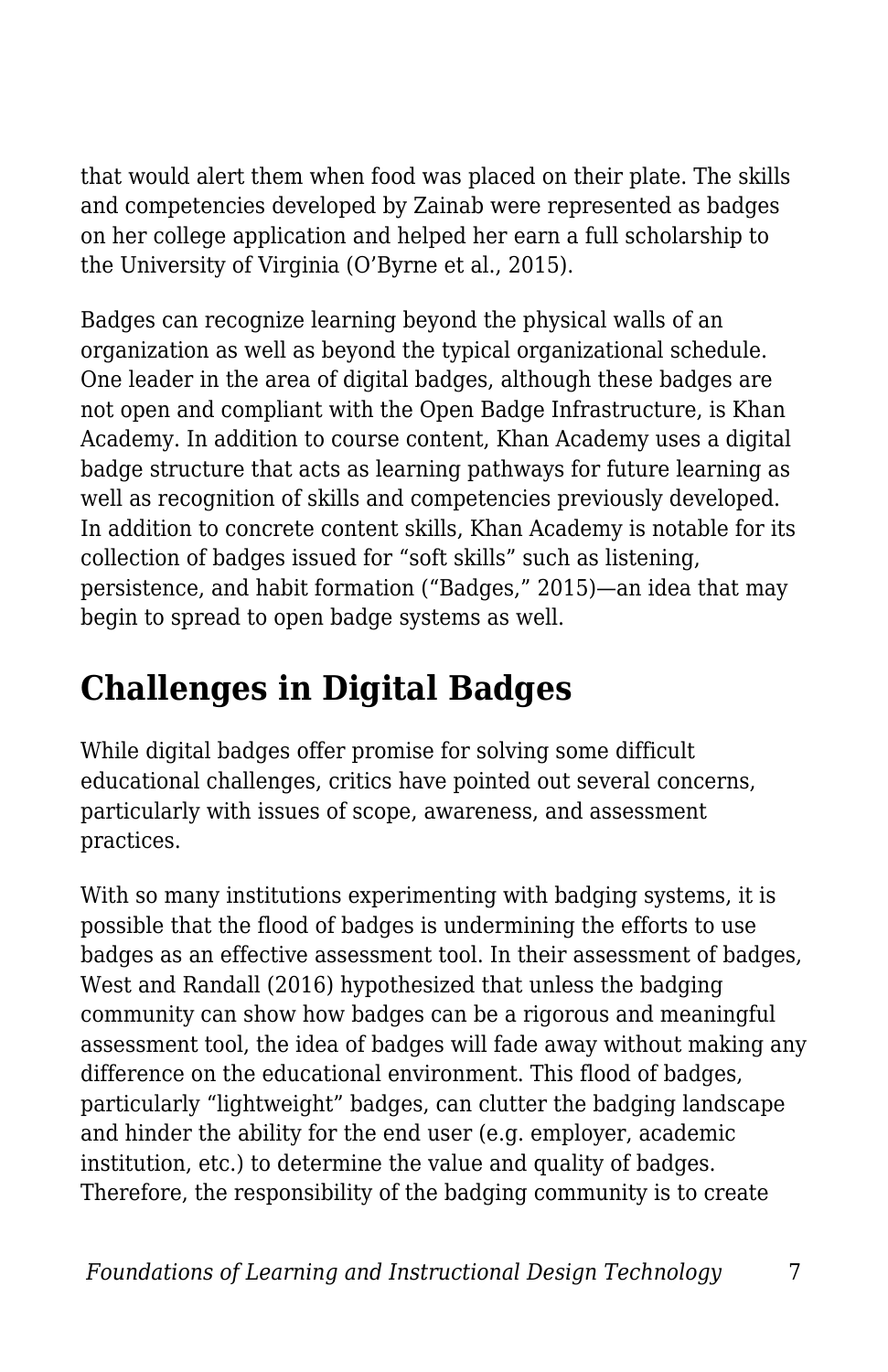and issue badges that are rigorous and meaningful.

Another challenge to open badges is the struggle to be recognized outside of their native badging ecosystem. In badging, an ecosystem is made up of badge developers, earners, issuers, and end users that interact with each other to learn, display, and recognize competencies. Ecosystems can be local in nature, where badges are intended to be used within an individual's learning space, or global where badges are designed to be displayed and recognized beyond the institution's community. While both badging ecosystems can serve an important purpose, creating a global badging ecosystem requires organizations outside the institution to recognize and accept the badge performance and assessment. This recognition is difficult to achieve with institutions who have standards, requirements, and objectives that often do not align. However, because of the portability of the open badge technology, it is possible for like-minded institutions of learning to form consortiums where badges could hold value with peer institutions within the consortium. Professional organizations with a vested interest in those skills might consider endorsing these badges to give them increased weight and importance (Ma, 2015).

Much like any start-up organization trying to enter into a new market, new ideas, such as open badges, require brand awareness by consumers to begin gaining cultural acceptance. Generally speaking, consumers must be made aware through positive interactions with a product or idea before they are willing to embrace it. Although open badges are becoming more common in work and educational settings, a lack of awareness about badges persists. Decision makers in government, business, and education appear to be generally unaware of the potential of badges to motive, direct, and recognize learning.

The inability of badges to be diffused and implemented into a wider educational context may be due to a larger struggle between traditional and competency-based grading. Competency demands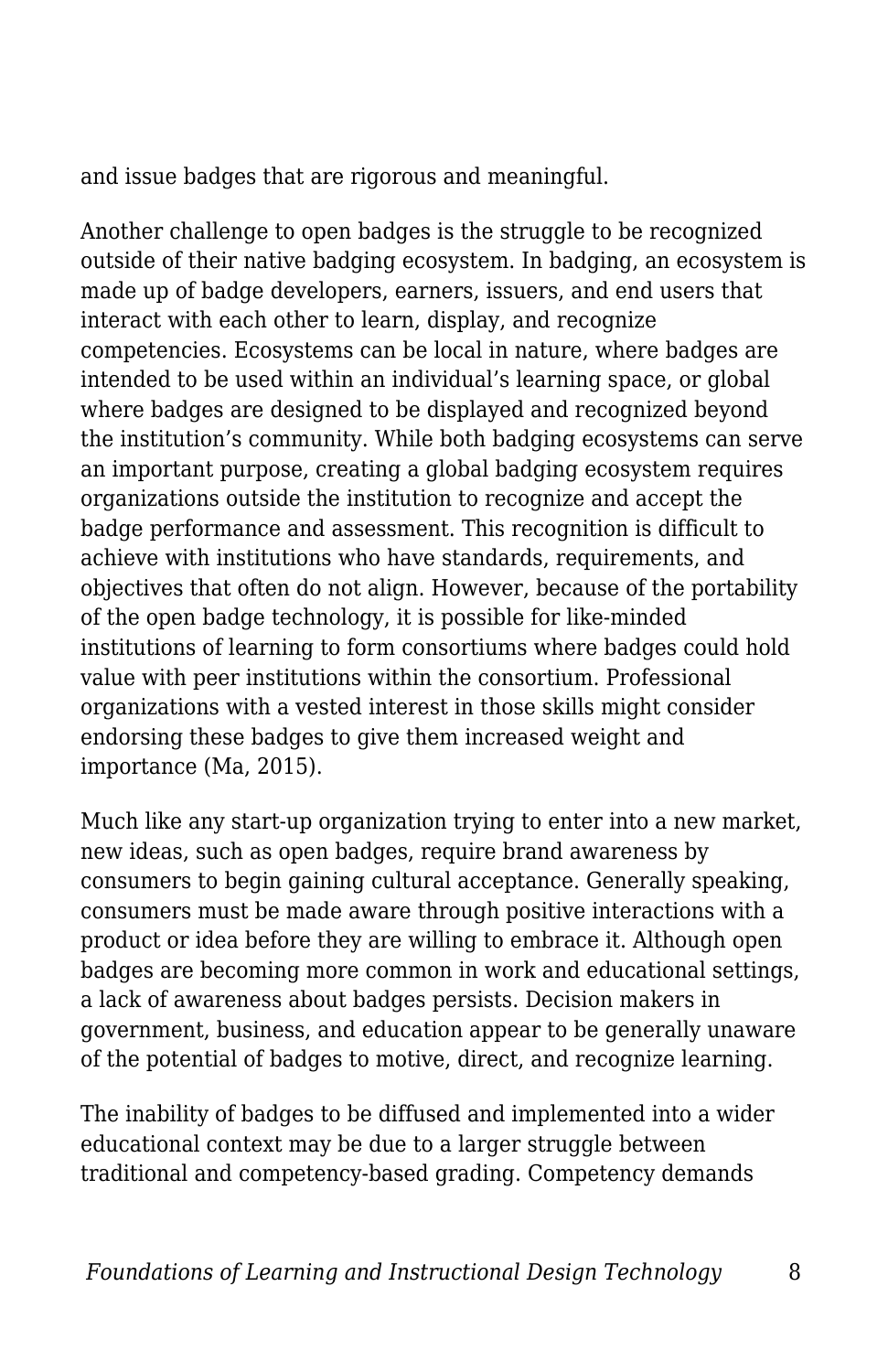mastery of content and allows for the variables of time, resources, and location of learning to vary (Reigeluth & Garfinkle, 1994). Traditional approaches to assessment allow for student's learning to vary while keeping other variables constant. Open badges can be used in a competency approach to assessment that encourages students to redo and rework problems until they have mastered the skill and fulfilled the requirements for the badge.

## **Conclusion**

The inability to effectively recognize informal and formal learning competencies in traditional business and educational contexts begs for new ways of assessment and new forms of credentials. Well designed digital open badging systems offer potential solutions. While badges are becoming increasingly common, proponents of widespread adoption of badges face difficult challenges in creating common norms around the scope for badges and the learning they represent, how to successfully build badge awareness and credibility that extends beyond institutional boundaries, and how to effectively navigate to more competency-based styles of assessment. What is needed for an innovation like open badges to be successful, at this stage, are additional examples of effective badging practices, along with rigorous research into the principles of quality badging. Scholars could study how teachers, learners, and organizations have implemented open badging successfully, and what challenges they have faced. Other research could investigate how to increase awareness and acceptance of badge credentials, the most effective scope and granularity for effective badges, how badges may or may not contribute to effective e-portfolios and overcome the challenges these portfolios have traditionally faced, how to effectively scale and manage badging systems, and how badges may contribute to enhanced motivation and self-regulation. By exploring these and other issues, we can better determine whether open badges are another technological fad, or a potentially disruptive innovation.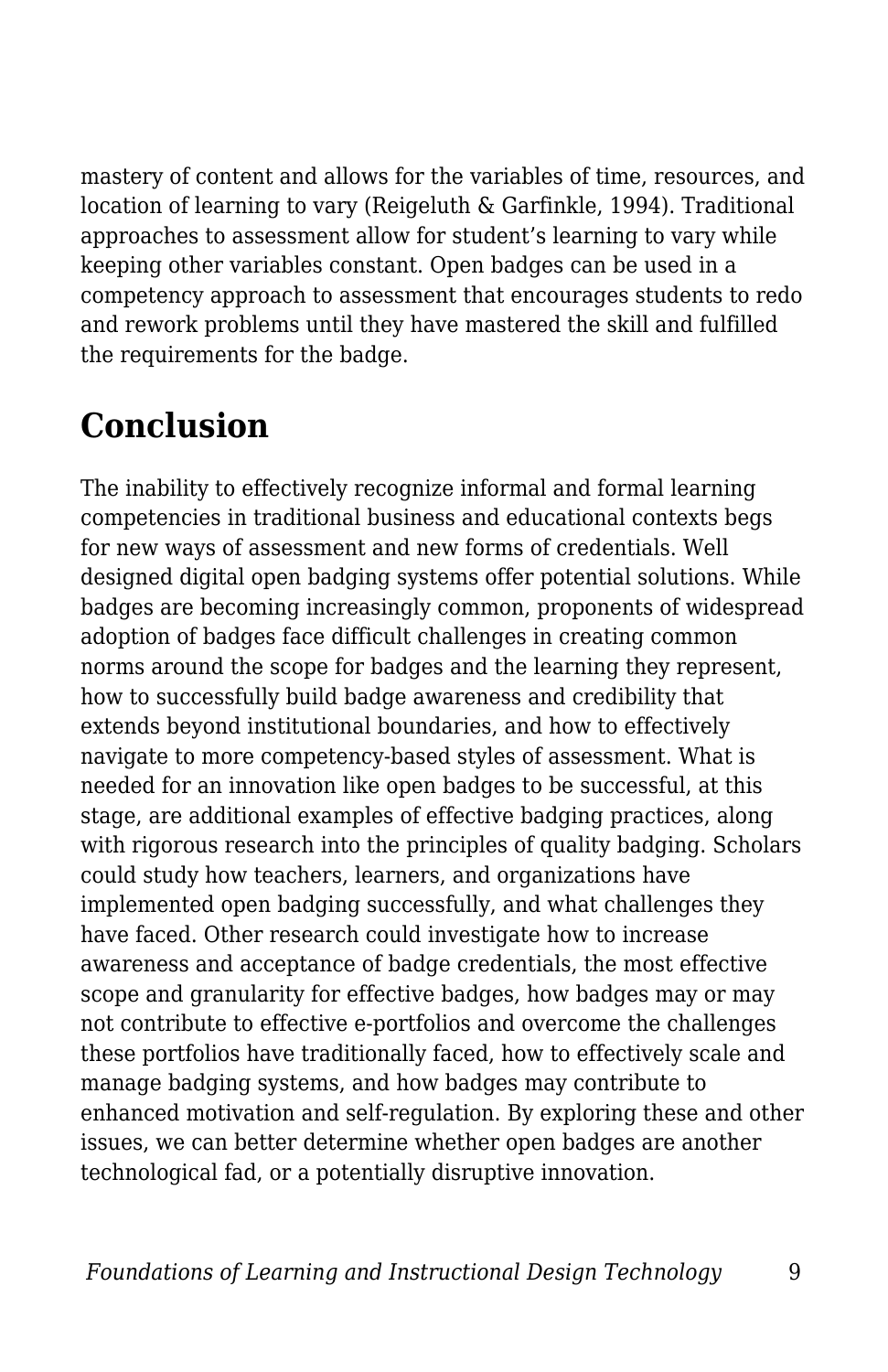#### **Application Exercises**

- What are two informal learning experiences you have participated in that could be assessed with an open badge?
- Think of a skill you would like to learn. Then, look for different resources that offer badges in that skill. Compare the resources, and pick one that you would prefer to use. Explain your choice.
- The authors list several challenges to spreading the use of badges more fully. Choose one of those barriers and share some strategies you think would help address that concern.

#### **References**

Badges. (Accessed 2015, December 14). Retrieved from https://www.khanacademy.org/badges

Bowen, K., & Thomas, A. (2014). Badges: A common currency for learning. *Change: The Magazine of Higher Learning*, *46*(March 2015), 21–25. http://doi.org/10.1080/00091383.2014.867206

Duncan, Arne. "Digital badges for learning." MacArthur Foundation Digital Media and Lifelong Learning Competition. Hirshhorn Museum, Washington D.C. September 15, 2011. Retrieved from http://www.ed.gov/news/speeches/digital-badges-learning

Gamrat, C., & Zimmerman, H. T. (2015). An Online Badging System Supporting Educators' STEM Learning. *2nd International Workshop for Open Badges in Education*.

Gamrat, C., Zimmerman, H. T., Dudek, J., & Peck, K. (2014). Personalized workplace learning: An exploratory study on digital badging within a teacher professional development program. *British Journal of Educational Technology*, *45*(6), 1136–1148.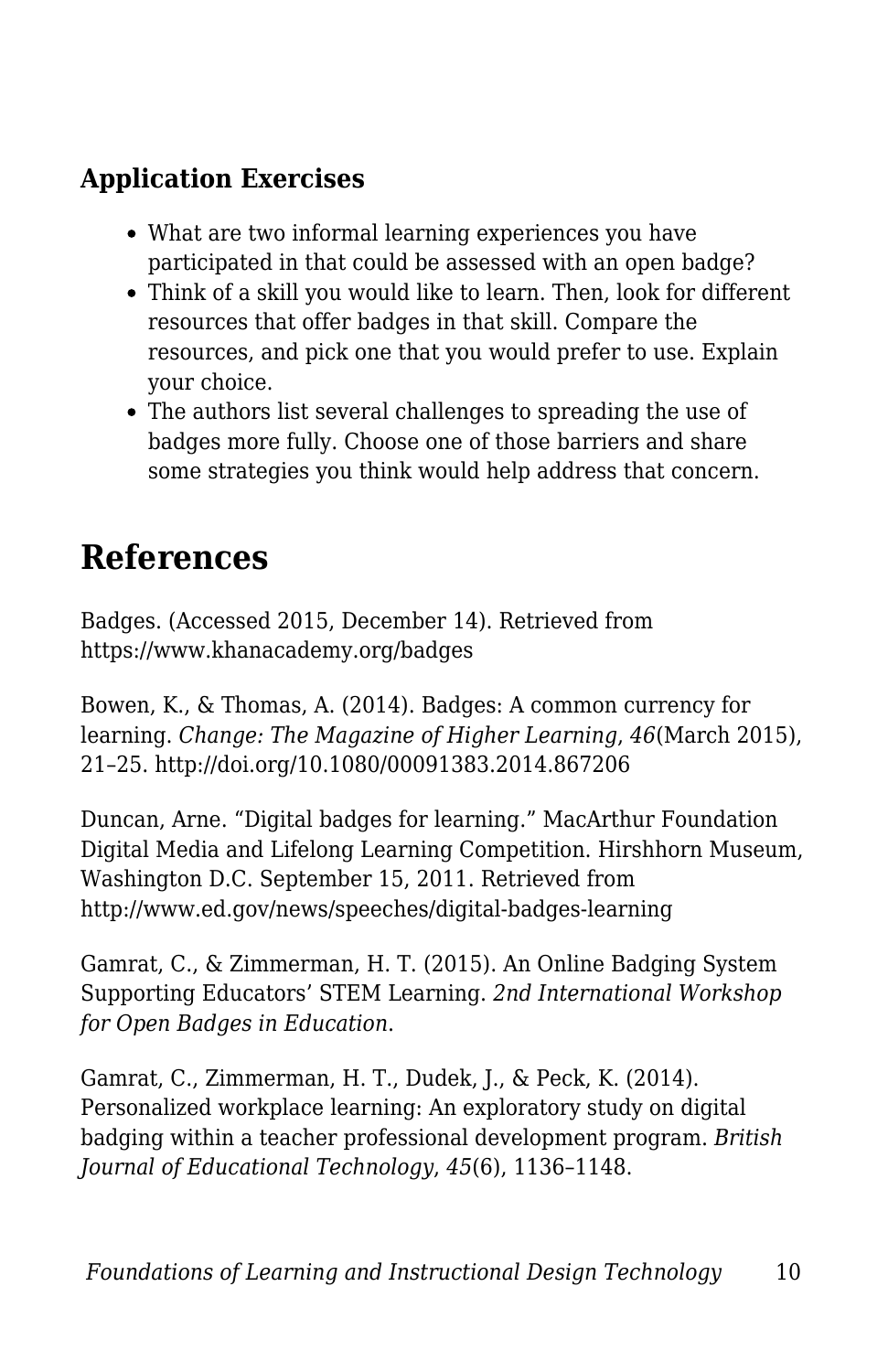http://doi.org/10.1111/bjet.12200

Gibson, D., Ostashewski, N., Flintoff, K., Grant, S., & Knight, E. (2015). Digital badges in education. *Education and Information Technologies*, *20*(2), 403–410. http://doi.org/10.1007/s10639-013-9291-7

Green, H., Facer, K., Rudd, T., Dillon, P. & Humphreys, P. (2005). Personalisation and digital technologies. Bristol: Futurelab. Retrieved February 17, 2016, from http://www.nfer.ac.uk/publications/FUTL59/FUTL59\_home.cfm

Jovanovic, J., & Devedzic, V. (2014). Open badges: Challenges and opportunities. *Advances in Web-Based Learning – ICWL 2014*, *8613*, 56–65. http://doi.org/10.1007/978-3-319-09635-3

Ma, X. (2015, April). Evaluating the implication of open badges in an open learning environment to higher education. In *2015 International Conference on Education Reform and Modern Management*. Atlantis Press. Retrieved February 17, 2016, from http://www.atlantis-press.com/php/download\_paper.php?id=20851

Mehta, N. B., Hull, A. L., Young, J. B., & Stoller, J. K. (2013). Just imagine. *Academic Medicine*, *88*(10), 1418–1423. http://doi.org/10.1097/ACM.0b013e3182a36a07

Newby, T. J., Wright, C., Besser, E., & Beese, E. (2015). Passport to creating and issuing digital instructional badges. In D. Ifenthaler, N. Bellin-Mularski, & D. Mah (Eds.), *Foundations of digital badges and micro-credentials: Demonstrating and recognizing knowledge and competencies.* New York, NY: Springer.

O'Byrne, W. I., Schenke, K., Willis III, J. E., & Hickey, D. T. (2015). Digital badges: Recognizing, assessing, and motivating learners in and out of school contexts. *Journal of Adolescent & Adult Literacy*, *58*(6), 451–454. http://doi.org/10.1002/jaal.381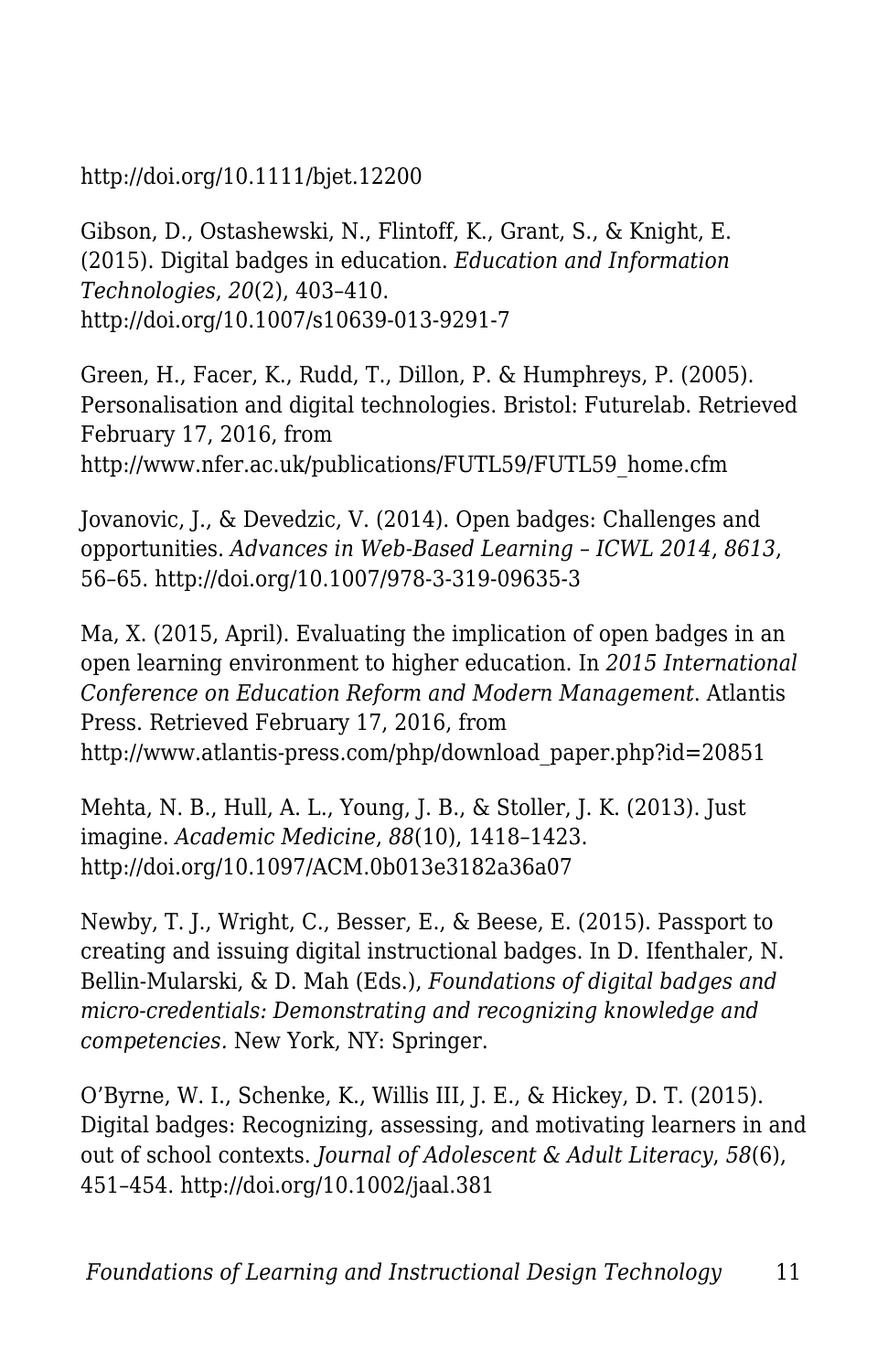Pink, D. H. (2011). *Drive: The surprising truth about what motivates us*. New York: Riverhead Books.

Randall, B. D., Harrison, J. B., & West, R. E. (2013). Giving credit where credit is due: Designing open badges for a technology integration course. *TechTrends*, *57*(6), 88–96.

Reigeluth, C. M., & Garfinkle, R. J. (1994). Envisioning a new system of education. In C. M. Reigeluth and R. J. Garfinkle (Eds.), *Systemic change in education*. Englewood Cliffs, NJ: Educational Technology Publications.

RughiniÅŸ, R., & Matei, S. (2013). Digital badges: Signposts and claims of achievement. *Communications in Computer and Information Science*, *374*, 84–88. http://doi.org/10.1007/978-3-642-39476-8\_18

University of California, Davis (2014). Sustainable agriculture & food systems (SA&FS): learner-driven badges (Working Paper). Retrieved from Reconnect Learning website:

http://www.reconnectlearning.org/wp-content/uploads/2014/01/UC-Da vis\_case\_study\_final.pdf

West, R.E., Randall. D.L. (2016). The case for rigor in open badges. In L. Muilenburg & Z. Berge, (Eds.), *Digital badges in education: Trends, issues, and cases* (pp. 21-29)*.* New York, NY: Routledge.

Please complete this short survey to provide feedback on this chapter: <http://bit.ly/DigitalOpenBadges>